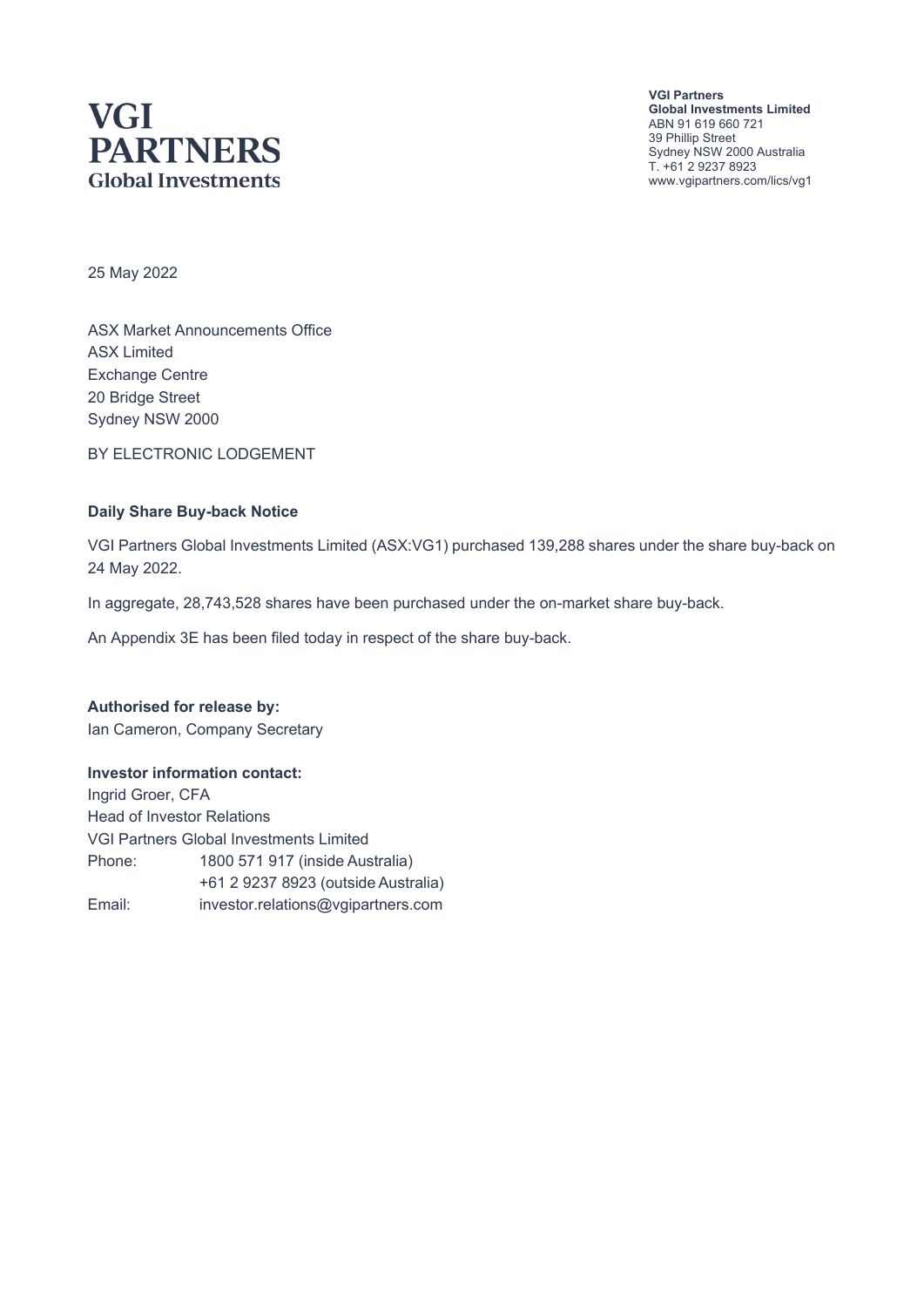*Rule 3.8A*

# **Appendix 3E**

## **Daily share buy-back notice (***except* **minimum holding buy-back and selective buy-back)**

*Information and documents given to ASX become ASX's property and may be made public.* Introduced 1/9/99. Origin: rule 3.6, Appendix 7C. Amended 30/9/2001, 11/01/10

| Name of entity                                 | ABN/ARSN       |
|------------------------------------------------|----------------|
| <b>NGI Partners Global Investments Limited</b> | 91 619 660 721 |

We (the entity) give ASX the following information.

#### **Information about buy-back**

1 Type of buy-back On-market buy-back within 10/12 limit

2 Date Appendix 3C was given to ASX

18 August 2020

### **Total of all shares/units bought back, or in relation to which acceptances have been received, before, and on, previous day**

|   |                                                                                                                                              | <b>Before previous</b><br>day | Previous day |
|---|----------------------------------------------------------------------------------------------------------------------------------------------|-------------------------------|--------------|
| 3 | Number of shares/units bought<br>back or if buy-back is an equal<br>access scheme, in relation to<br>which acceptances have been<br>received | 28,604,240                    | 139,288      |
|   | Total consideration paid<br>or<br>payable for the shares/units                                                                               | \$64,230,212.06               | \$217,094.28 |

<sup>+</sup> See chapter 19 for defined terms.